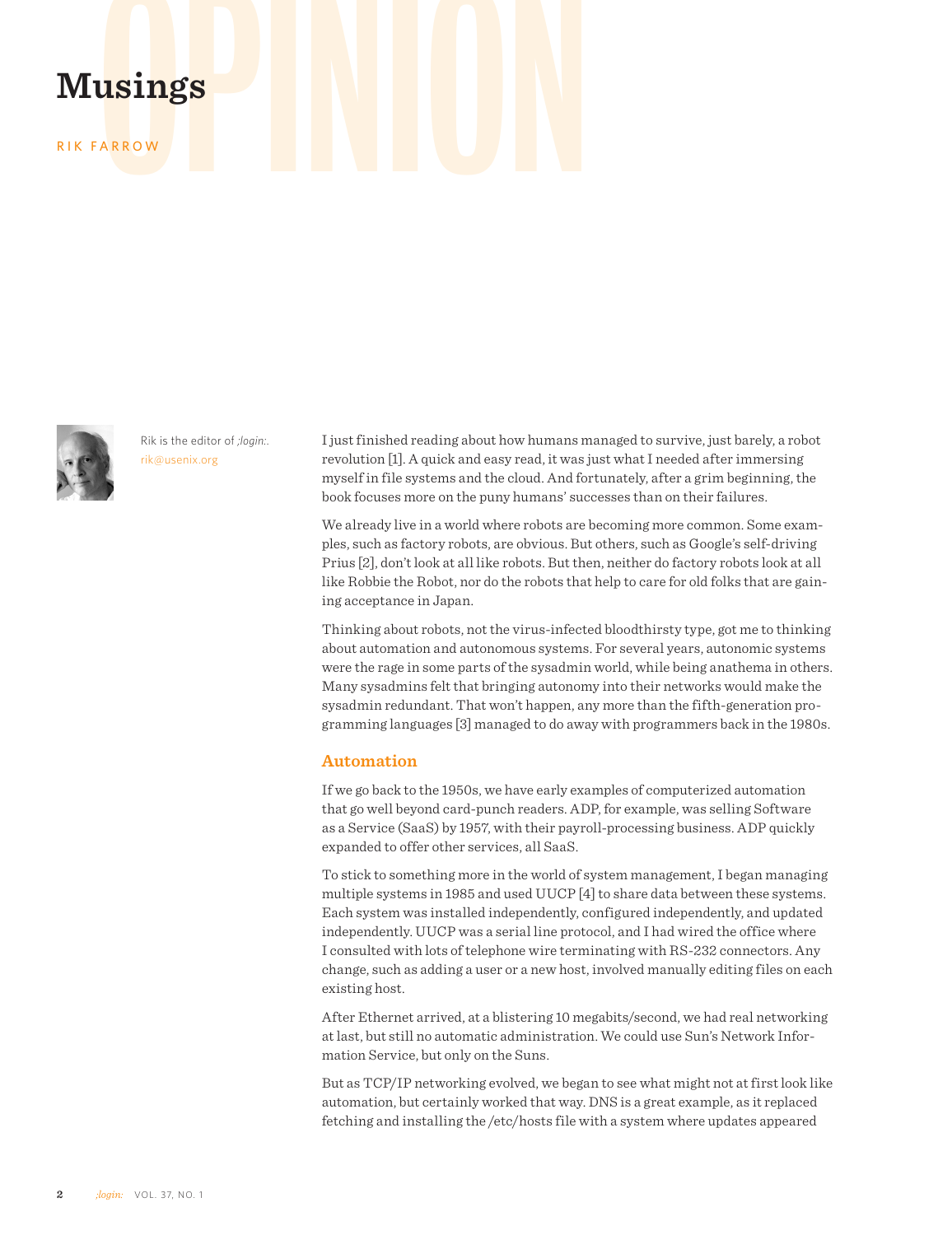almost immediately. Having MX records really helped deal a death blow to UUCP's bangpath addressing, where you needed to know every host along the path if you wanted to send email to someone.

DHCP is another wonderful example of network automation. Instead of having to configure each system with an IP address, DHCP does that for you, and more. Note that IPv6 does support automatic address assignment, but fails to provide the other key features that DHCP currently serves (such as host and domain name, and the addresses of key network services).

In 1994, Sun Microsystems introduced Jumpstart: instead of installing each system, you used network boot and network installation of computers. We now have similar systems, such as Kickstart, for installing Linux systems.

None of this automation put sysadmins out of work, as far as I know.

## **The Cloud**

While ADP got an early start as a "cloud" provider, almost 50 years before the buzzword became popular, the cloud is a real game changer today. I attended the High Performance Transaction Systems (HPTS) workshop in October (see the reports in this issue) and heard many fascinating talks about how the ability to host your applications with various cloud providers is transformative. Yes, this too has to do with automation.

Instead of gangs of sysadmins installing system images, we now have Web interfaces that allow us to point-and-click our way through the process. There are more elaborate versions of this, such as the offerings of VMware, which allow you to build and control your own clouds. There are also custom interfaces, built on top of cloud providers' interfaces, that make installing your system images, complete with your own applications and data, as easy as filling in Web forms.

Adrian Cockcroft, during HPTS, told the fascinating story of how Netflix has migrated away from datacenters using SQL databases into the cloud [5]. Adrian described several reasons for the migration: reliability, flexibility, and cost. That a cloud-hosted service could be more reliable than a traditional datacenter service surprised me. But if you read more about the Netflix story, you too will begin to understand how this works.

The NoSQL (not-only SQL [6]) databases also support a movement to both clouds, and to farms of low-cost servers. NoSQL-style databases are good when you need to scale beyond what can be done with a single server, no matter how many processors, gigabytes of RAM, and SANS you throw at the problem. HPTS also had a debate contrasting scaling up (the SQL database model) with scaling out (the farm of servers running one of many varieties of NoSQL).

## **Robots and Jobs**

Today, people roam the hot and noisy aisles between racks in datacenters, replacing hard disks, power supplies, and entire systems. Datacenters are noisy environments, and not the nicest places to work. As James Hamilton (Amazon) said during his HPTS talk, if your datacenters look nice enough that you invite people to see them, you have paid too much for your datacenter [7]. It seems to be that datacenter system wranglers might someday be replaced with robots.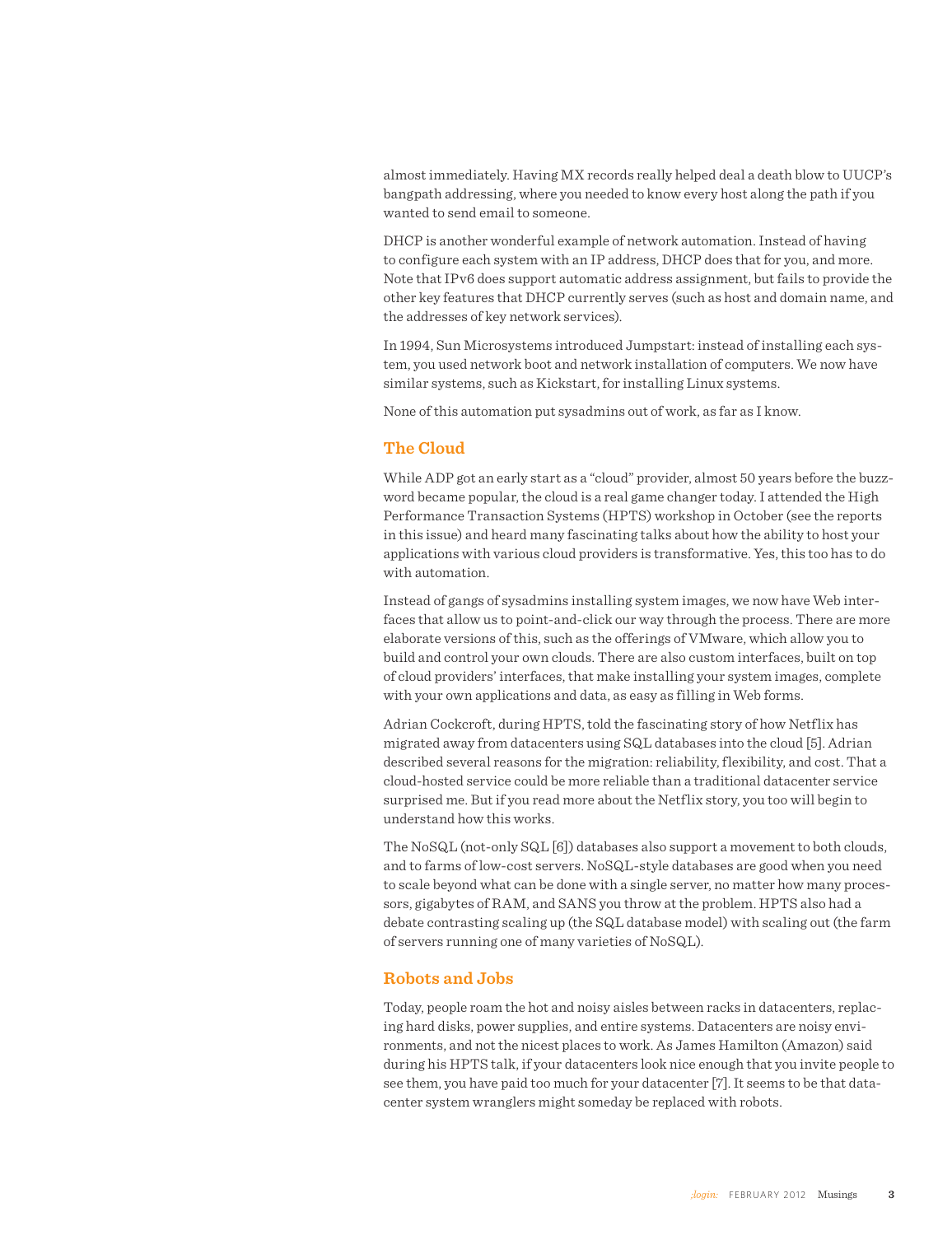Robots would also make much safer drivers, instead of the multi-taskers we have today who reserve most of their attention for the person on the far end of a cell phone connection.

# **The Lineup**

I was also able to attend the SNIA Storage Developers Conference [8] this September, where I learned some amazing things that I might have missed had I not gone. Even though SDC is long over, I did ask several people to write about some of the topics covered that I felt would be relevant to USENIX members.

First up, Josef Bacik (Red Hat) explains Btrfs. I had first heard about Btrfs (pronounced "butter FS") four years ago, during a Linux File System workshop running alongside FAST. At the time, I thought that Btrfs would be the Linux clone of Sun's ZFS, but, if anything, Btrfs is a new file system that resembles Sun's, but with simpler administration and the features of ZFS. When I learned that the "Btr" in Btrfs referred to B-trees (as used in Mac file systems), I asked Josef to include an explanation of B-trees as well. Knowing that Btrfs uses B-trees for almost everything makes developing Btrfs easier and administering it easy, and it helps you decide which of your file-system needs best match Btrfs instead of ext4 or XFS.

I didn't meet Rob Chansler at SDC, but he too has a filesystem-related article. Rob has worked on HDFS development at Yahoo!, and wanted to share his experience with very large HDFS installations. HDFS is a distributed file system designed to work with Hadoop, and Yahoo! is not just the initial developer of Hadoop but one of its larger users as well.

I encountered Chris Hertel in the hallway at SDC, shortly before he was scheduled to speak. I had met Chris many years before in Minneapolis, where I was teaching Linux security. While catching up with Chris, I learned that he is a Samba developer, had written the book on the SMB protocols, and had become familiar with SMBv2. SMB, Microsoft's file sharing protocol, had pretty much stagnated for many years. SMBv2 has changed that, with many times the performance, and many of the features one expects to find in modern file-sharing services. Chris not only explains the advantages of using SMBv2 but also shows Microsoft in a new perspective which I think will surprise you. It certainly did me, as did the live demonstration of SMBv2.2 beta between a bunch of disks over bonded channels with automated failover.

 Alex McDonald (NetApp) finally provided something that I had long searched for: an explanation of NFSv4, along with motivation for moving to it from NFSv3. NFSv4 has been around for years now, but adoption has been glacial. Too many people have spent too many years learning how to deal with the eccentricities of NFSv3 and are not anxious to try something new. As you read Alex's article, you will realize that some of the features appearing in beta in SMBv2.2 have long been a part of NFSv4. NFSv4 makes managing NFS simpler, its security better, and its performance much faster, as well as adding support for HPC. Alex's article also contains a link to his SDC white paper on migrating to NFSv4 from v3.

I also met Stuart Kendrick at SDC, although he was not there as a presenter. Stuart also learned about the improved performance of SMBv2, and this appears in his article. But the focus of his article is not SMB, but discovering where the problem might lie in client-server transactions. Stuart describes, and provides scripts for, slicing up client-server pie, a nice visible method for seeing whether it is the client,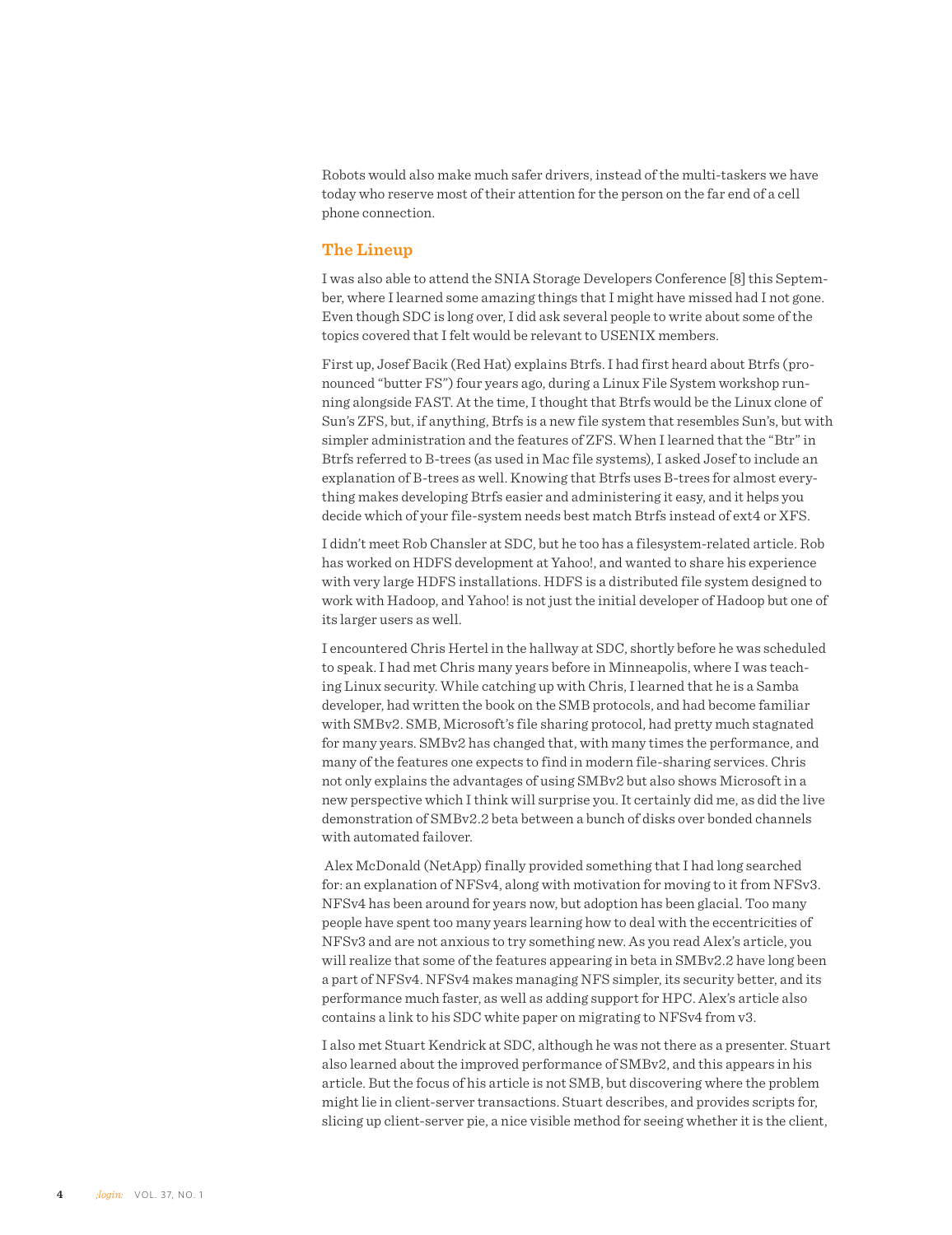the server, or the network, that is responsible for bad performance. Note that Stuart has written for *;login:* before.

I met Adrian Cockcroft (Netflix) at HPTS. Adrian was very excited about Netflix's move from big iron in datacenters to Amazon's AWS and EBS cloud services. I talked with him during the reception, listened to his HPTS talk, read his other online slide presentations, and read his Netflix blog. And I still had more questions, which Adrian took some time out of his crazy-busy schedule to answer.

David Blank-Edelman provided me with some timely help. David discusses Perl modules for manipulating spreadsheets and CSVs (Comman Separated Values). I was very happy about this, as someone had just dumped an Excel spreadsheet in my lap, suggesting that I extract some useful data from it. Somehow I have never learned much about spreadsheets, including how to extract just two columns from many rows. David also explains, for the Perl-inspired and spreadsheet-averse, how you can write to spreadsheets as well—just what I needed.

Dave Josephsen continues with the explanation of Graphite that he started in the December 2011 issue. Graphite is one of a trio of tools for monitoring a large number of systems, and one that Dave waxes enthusiastic about because it fulfills many of the items on his long list of features desired in distributed monitoring systems. Dave explains how to integrate Graphite with Nagios and Ganglia, as well as linking Graphite up to a number of other packages useful in analyzing monitoring data. Very cool.

Dave Beazley presents his first *;login:* column, with a reprise of his earlier *;login:* article that covers Python 3. Dave has many years of experience writing and teaching Python, and has plans to include columns about data analysis, libraries, the language itself, and system programming. In this column, Dave focuses on features of Python 3 that he particularly appreciates, contrasting them with how they might have appeared in Python 2.

Robert Ferrell muses about the process of writing columns, especially when he can't find his muse.

Elizabeth Zwicky reviews a pile of books, covering skills for software architects, five big data titles, and programming Pig. Sam Stover covers two books, one about MongoDB with Python, and the second a different take on *Privacy and Big Data*, a book Elizabeth also reviewed.

We conclude this issue with reports from the HPTS workshop. We worked on producing these reports because we felt that many of the issues addressed in this workshop would be relevant to USENIX members.

While I was searching for a link to Wilson's book about the robot revolution, I learned that in a year or so Steven Spielberg will have a movie out based on the book. I am sure the movie will have lots of cool special effects, and likely much better character development than Wilson's book had (after all, Wilson got his PhD in robotics), but it really was a fun read, even if the robots in it were not just murderous, but a little like Nazis from the 1940s.

We will certainly be living in a world with many more robots, ones that will perform work that human beings generally dislike doing. But that also begs the question: once robots have replaced factory workers, stoop labor, seamstresses, and even system wranglers, how are all those people going to make a living? When the problem was *just* factory workers, with many of those jobs going to poorer nations,